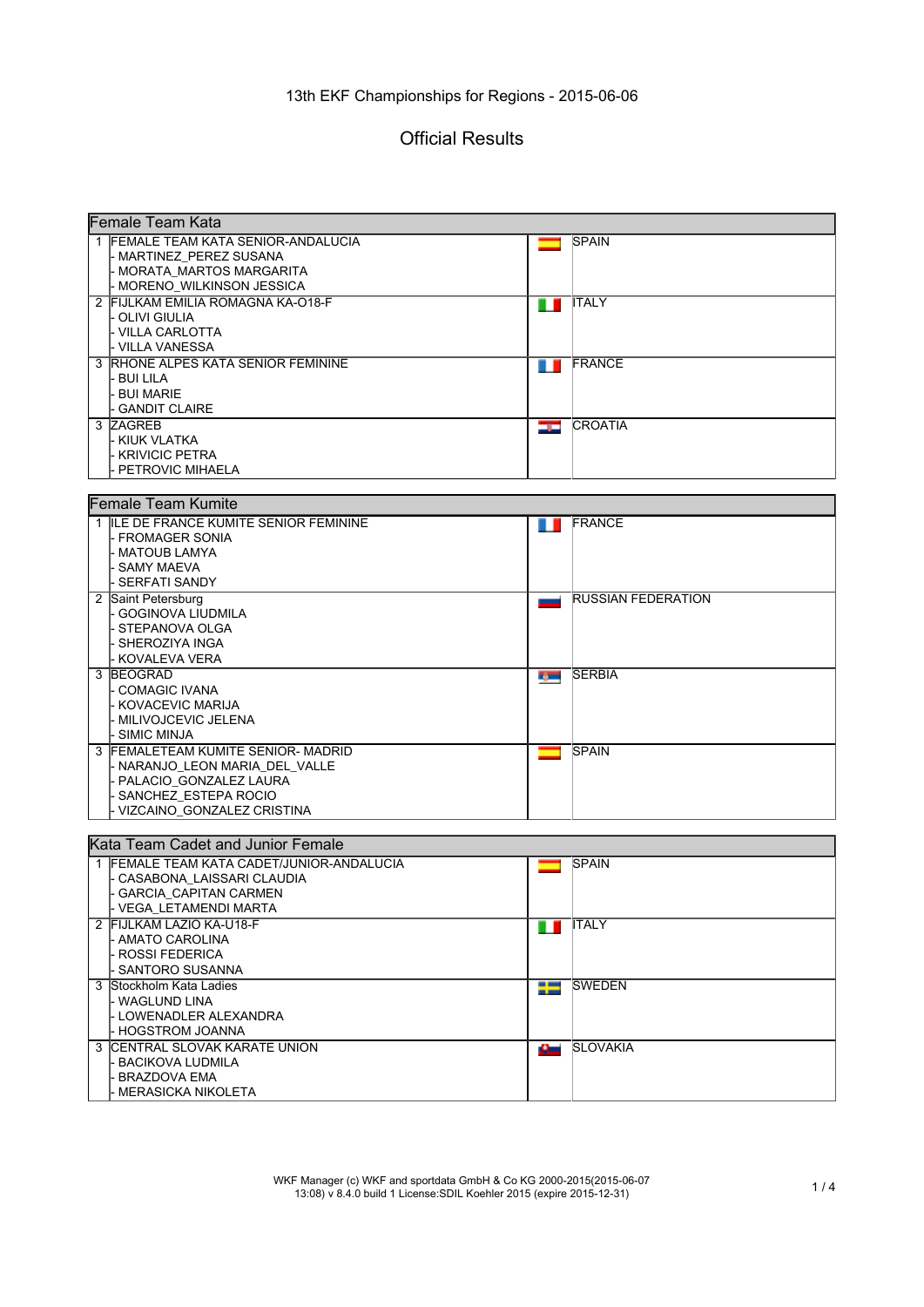#### 13th EKF Championships for Regions - 2015-06-06

### Official Results

|   | Kata Team Cadet and Junior Male                  |       |                                                                                                                                                                                                                                                                                                                                                                                                                                                                                            |  |  |  |
|---|--------------------------------------------------|-------|--------------------------------------------------------------------------------------------------------------------------------------------------------------------------------------------------------------------------------------------------------------------------------------------------------------------------------------------------------------------------------------------------------------------------------------------------------------------------------------------|--|--|--|
|   | 1 IIC ANADOLU BÖLGESI                            | $C^*$ | <b>ITURKEY</b>                                                                                                                                                                                                                                                                                                                                                                                                                                                                             |  |  |  |
|   | - GÖKTAS EMRE VEFA                               |       |                                                                                                                                                                                                                                                                                                                                                                                                                                                                                            |  |  |  |
|   | - UCEBAKAN YUSUF_YAGIZ                           |       |                                                                                                                                                                                                                                                                                                                                                                                                                                                                                            |  |  |  |
|   | - KOCA CENGIZHAN                                 |       |                                                                                                                                                                                                                                                                                                                                                                                                                                                                                            |  |  |  |
|   | 2 FIJLKAM LAZIO KA-U18-M                         |       | $\blacksquare$ $\blacksquare$ $\blacksquare$ $\blacksquare$ $\blacksquare$ $\blacksquare$ $\blacksquare$ $\blacksquare$ $\blacksquare$ $\blacksquare$ $\blacksquare$ $\blacksquare$ $\blacksquare$ $\blacksquare$ $\blacksquare$ $\blacksquare$ $\blacksquare$ $\blacksquare$ $\blacksquare$ $\blacksquare$ $\blacksquare$ $\blacksquare$ $\blacksquare$ $\blacksquare$ $\blacksquare$ $\blacksquare$ $\blacksquare$ $\blacksquare$ $\blacksquare$ $\blacksquare$ $\blacksquare$ $\blacks$ |  |  |  |
|   | - BARRECA MIRCO                                  |       |                                                                                                                                                                                                                                                                                                                                                                                                                                                                                            |  |  |  |
|   | - DIANA LEONARDO                                 |       |                                                                                                                                                                                                                                                                                                                                                                                                                                                                                            |  |  |  |
|   | - SPERATI ANDREA                                 |       |                                                                                                                                                                                                                                                                                                                                                                                                                                                                                            |  |  |  |
|   | 3 IMALE TEAM KATA CADET/JUNIOR - VALENCIA        | ▄▄    | <b>SPAIN</b>                                                                                                                                                                                                                                                                                                                                                                                                                                                                               |  |  |  |
|   | - GODA LOPEZ MARCOS                              |       |                                                                                                                                                                                                                                                                                                                                                                                                                                                                                            |  |  |  |
|   | - JACINTO REAL ALVARO                            |       |                                                                                                                                                                                                                                                                                                                                                                                                                                                                                            |  |  |  |
|   | - TARDIO_ROYO MARIO                              |       |                                                                                                                                                                                                                                                                                                                                                                                                                                                                                            |  |  |  |
| 3 | MALE TEAM KATA CADET/JUNIOR - P.VASCO            | –     | <b>SPAIN</b>                                                                                                                                                                                                                                                                                                                                                                                                                                                                               |  |  |  |
|   | - PINTADO_ASTORQUIZA EKAITZ                      |       |                                                                                                                                                                                                                                                                                                                                                                                                                                                                                            |  |  |  |
|   | - BARRERAS_RICA JULEN                            |       |                                                                                                                                                                                                                                                                                                                                                                                                                                                                                            |  |  |  |
|   | - PEREDA_ELORDUY XABIER                          |       |                                                                                                                                                                                                                                                                                                                                                                                                                                                                                            |  |  |  |
|   | - JIMENA ANTONIO                                 |       |                                                                                                                                                                                                                                                                                                                                                                                                                                                                                            |  |  |  |
|   |                                                  |       |                                                                                                                                                                                                                                                                                                                                                                                                                                                                                            |  |  |  |
|   | Kumite Team Cadet and Junior Female              |       |                                                                                                                                                                                                                                                                                                                                                                                                                                                                                            |  |  |  |
|   |                                                  |       | <b>CROATIA</b>                                                                                                                                                                                                                                                                                                                                                                                                                                                                             |  |  |  |
|   | 1 DALMACIJA-CROATIA<br>- BARAC MARINA            | صوص   |                                                                                                                                                                                                                                                                                                                                                                                                                                                                                            |  |  |  |
|   | - GRGIC PETRA                                    |       |                                                                                                                                                                                                                                                                                                                                                                                                                                                                                            |  |  |  |
|   | - PEHAR JELENA                                   |       |                                                                                                                                                                                                                                                                                                                                                                                                                                                                                            |  |  |  |
|   | - PRGA IRENA                                     |       |                                                                                                                                                                                                                                                                                                                                                                                                                                                                                            |  |  |  |
|   | - ZOVKO KRISTINA                                 |       |                                                                                                                                                                                                                                                                                                                                                                                                                                                                                            |  |  |  |
|   | EGE BÖLGESI                                      |       |                                                                                                                                                                                                                                                                                                                                                                                                                                                                                            |  |  |  |
| 2 | - COSKUN ZEYNEP_BEYZA                            | $C^*$ | <b>TURKEY</b>                                                                                                                                                                                                                                                                                                                                                                                                                                                                              |  |  |  |
|   | - BASKAYA HATICE                                 |       |                                                                                                                                                                                                                                                                                                                                                                                                                                                                                            |  |  |  |
|   | - KUZU ELIF                                      |       |                                                                                                                                                                                                                                                                                                                                                                                                                                                                                            |  |  |  |
|   | - DUZGEL AYCA                                    |       |                                                                                                                                                                                                                                                                                                                                                                                                                                                                                            |  |  |  |
|   | I- KILIC FEYZANUR                                |       |                                                                                                                                                                                                                                                                                                                                                                                                                                                                                            |  |  |  |
|   | 3 PROVENCE KUMITE CADET JUNIOR FEMININE          |       | <b>FRANCE</b>                                                                                                                                                                                                                                                                                                                                                                                                                                                                              |  |  |  |
|   | l- AVAZERI LEA                                   | n n   |                                                                                                                                                                                                                                                                                                                                                                                                                                                                                            |  |  |  |
|   | - FRANCISCO MANON                                |       |                                                                                                                                                                                                                                                                                                                                                                                                                                                                                            |  |  |  |
|   | l- GRECH JULIE                                   |       |                                                                                                                                                                                                                                                                                                                                                                                                                                                                                            |  |  |  |
|   | - SEGUY CHARLINE                                 |       |                                                                                                                                                                                                                                                                                                                                                                                                                                                                                            |  |  |  |
|   | - SOULIER LEA                                    |       |                                                                                                                                                                                                                                                                                                                                                                                                                                                                                            |  |  |  |
|   | 3 FEMALE TEAM KUMITE CADET/JR-ANDALUCIA          |       | <b>SPAIN</b>                                                                                                                                                                                                                                                                                                                                                                                                                                                                               |  |  |  |
|   | - GARCIA CAPITAN CARMEN                          |       |                                                                                                                                                                                                                                                                                                                                                                                                                                                                                            |  |  |  |
|   |                                                  |       |                                                                                                                                                                                                                                                                                                                                                                                                                                                                                            |  |  |  |
|   | - ROMERO_VAZQUEZ ANDREA<br>- ROSUA_ZAMORA CELINE |       |                                                                                                                                                                                                                                                                                                                                                                                                                                                                                            |  |  |  |
|   |                                                  |       |                                                                                                                                                                                                                                                                                                                                                                                                                                                                                            |  |  |  |
|   | - SERRALBO_MUNOZ ALBA_                           |       |                                                                                                                                                                                                                                                                                                                                                                                                                                                                                            |  |  |  |
|   | - TORRES_GARCIA MARIA                            |       |                                                                                                                                                                                                                                                                                                                                                                                                                                                                                            |  |  |  |
|   |                                                  |       |                                                                                                                                                                                                                                                                                                                                                                                                                                                                                            |  |  |  |
|   | Kumite Team Cadet and Junior Male                |       |                                                                                                                                                                                                                                                                                                                                                                                                                                                                                            |  |  |  |
|   | 1 ILE DE FRANCE KUMITE CAD JUN MASC              |       | FRANCE                                                                                                                                                                                                                                                                                                                                                                                                                                                                                     |  |  |  |
|   | - JOLY YAEL                                      |       |                                                                                                                                                                                                                                                                                                                                                                                                                                                                                            |  |  |  |
|   | - KANAGASINGAM KAJITH                            |       |                                                                                                                                                                                                                                                                                                                                                                                                                                                                                            |  |  |  |
|   | - KOOK_KOUYATE SINGUY                            |       |                                                                                                                                                                                                                                                                                                                                                                                                                                                                                            |  |  |  |
|   | - LE_THANH LIEM                                  |       |                                                                                                                                                                                                                                                                                                                                                                                                                                                                                            |  |  |  |
|   | - MARQUES THOMAS                                 |       |                                                                                                                                                                                                                                                                                                                                                                                                                                                                                            |  |  |  |
|   | - REBOULLEAU CLEMENT                             |       |                                                                                                                                                                                                                                                                                                                                                                                                                                                                                            |  |  |  |

2 MARMARA BÖLGESI **TURKEY** 

- RELIFOX MAXIME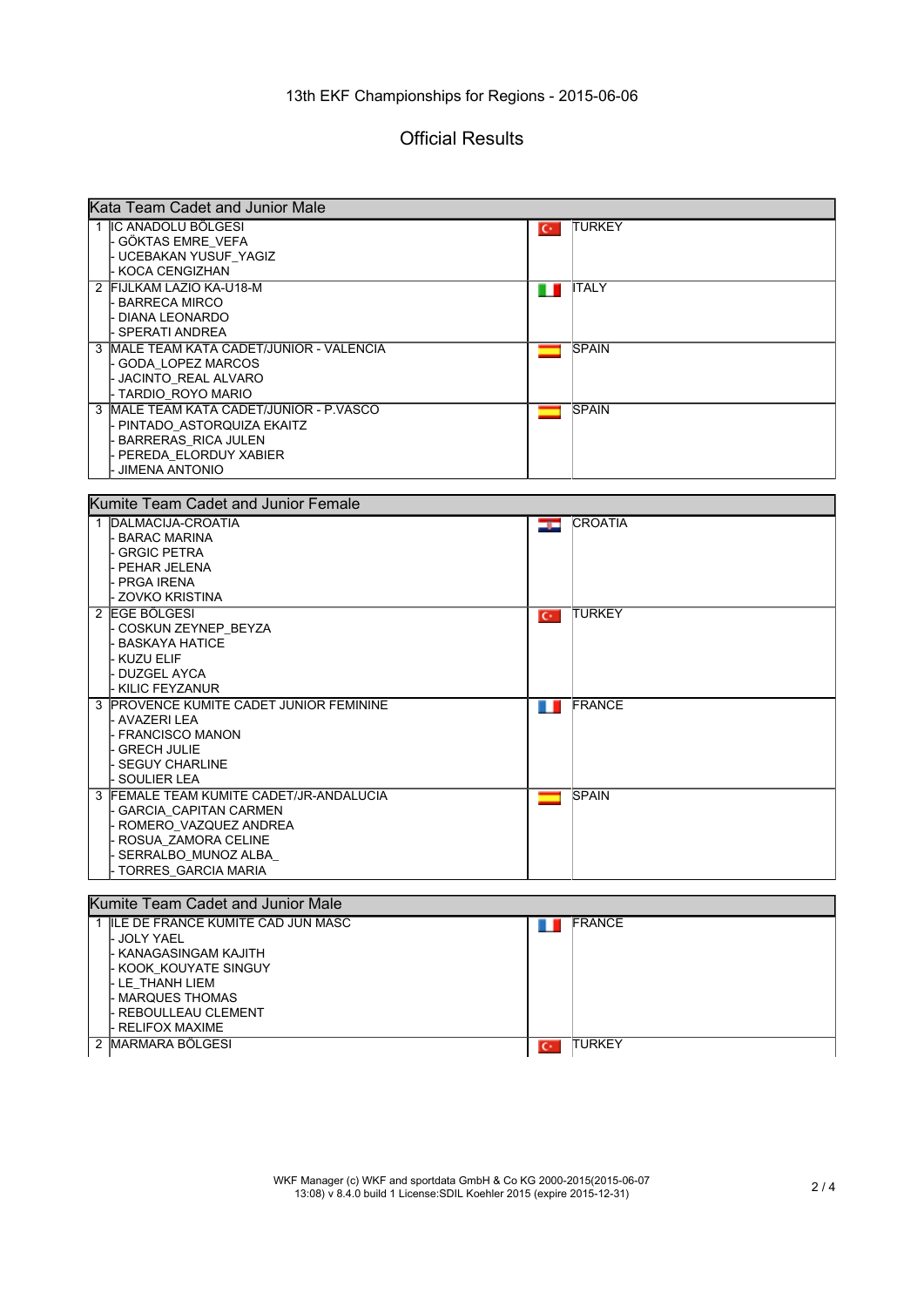#### 13th EKF Championships for Regions - 2015-06-06

### Official Results

| - KORKMAZ MELIH                     |                 |                |  |  |  |
|-------------------------------------|-----------------|----------------|--|--|--|
| <b>SENTURK HUSNU</b>                |                 |                |  |  |  |
| KORKMAZ ANIL                        |                 |                |  |  |  |
| - KACAR OGUZHAN_FURKAN              |                 |                |  |  |  |
| - HAYTA OMER_FARUK                  |                 |                |  |  |  |
| <b>SAMDAN ERAY</b>                  |                 |                |  |  |  |
|                                     |                 |                |  |  |  |
| <b>ATES OMER FARUK</b>              |                 |                |  |  |  |
| 3 UKRAINE                           | <b>Contract</b> | <b>UKRAINE</b> |  |  |  |
| - DEMCHYSHYN VITALIY                |                 |                |  |  |  |
| - KAMENYEV GLIB                     |                 |                |  |  |  |
| - NAIDA VALENTYN                    |                 |                |  |  |  |
| - TOROSHANKO ANDRIY                 |                 |                |  |  |  |
| - TUMAKOV VALERII                   |                 |                |  |  |  |
|                                     |                 |                |  |  |  |
| 3 VOJVODINA                         | rg m            | <b>SERBIA</b>  |  |  |  |
| - DJORDJE SALAPURA                  |                 |                |  |  |  |
| <b>EKMECIC BOGDAN</b>               |                 |                |  |  |  |
| <b>PUCAR VELIBOR</b>                |                 |                |  |  |  |
| SIMEUNOVIC NIKOLA                   |                 |                |  |  |  |
| <b>STOJAN FILIP</b>                 |                 |                |  |  |  |
|                                     |                 |                |  |  |  |
| - TESANOVIC DORDE                   |                 |                |  |  |  |
| <b>VLADIMIR BREZANCIC</b>           |                 |                |  |  |  |
|                                     |                 |                |  |  |  |
| Male Team Kata                      |                 |                |  |  |  |
| 1 ILE DE FRANCE KATA SENIOR MASC    |                 | <b>FRANCE</b>  |  |  |  |
|                                     | ш               |                |  |  |  |
| JEANNOT LUCAS                       |                 |                |  |  |  |
| - MONIN GEOFFROY                    |                 |                |  |  |  |
| - ZEMOURI AHMED                     |                 |                |  |  |  |
| 2 ZAGREB                            | درتك            | <b>CROATIA</b> |  |  |  |
| - PADOVAN DAMJAN                    |                 |                |  |  |  |
| - MASKARIN FRANJO                   |                 |                |  |  |  |
|                                     |                 |                |  |  |  |
| - ERMENC IVAN                       |                 |                |  |  |  |
| 3 MALE TEAM KATA SENIOR-ANDALUCIA   |                 | <b>SPAIN</b>   |  |  |  |
| - GARCIA_VARGAS ANTONIO             |                 |                |  |  |  |
| - LOPEZ_BOTIJA FRANCISCO_JAVIER     |                 |                |  |  |  |
| - MARIN_VILLALOBOS LORENZO_CARLOS   |                 |                |  |  |  |
| 3 BEOGRAD                           | r yw            | <b>SERBIA</b>  |  |  |  |
| - MITROVIC MIHAJLO                  |                 |                |  |  |  |
|                                     |                 |                |  |  |  |
| - PAJKIC DEJAN                      |                 |                |  |  |  |
| SRDJEVIC DJORDJE                    |                 |                |  |  |  |
|                                     |                 |                |  |  |  |
| <b>Male Team Kumite</b>             |                 |                |  |  |  |
|                                     |                 |                |  |  |  |
|                                     |                 |                |  |  |  |
| 1 ILE DE FRANCE KUMITE SENIOR MASC  | . .             | <b>FRANCE</b>  |  |  |  |
| DONA DAVY                           |                 |                |  |  |  |
| <b>DONA LARRY</b>                   |                 |                |  |  |  |
| <b>GARIN MARVIN</b>                 |                 |                |  |  |  |
| <b>GAUTIER ADRIEN</b>               |                 |                |  |  |  |
| <b>KLOUZ ILYES</b>                  |                 |                |  |  |  |
| <b>MALGUY FLORIAN</b>               |                 |                |  |  |  |
|                                     |                 |                |  |  |  |
| <b>SERFATI MICKAEL</b>              |                 |                |  |  |  |
| 2 MARMARA BÖLGESI                   | $C^*$           | <b>TURKEY</b>  |  |  |  |
| - USDA AYKUT                        |                 |                |  |  |  |
| - USDA MEHMET                       |                 |                |  |  |  |
| <b>IPEK EMRE</b>                    |                 |                |  |  |  |
| <b>GUNDUZ GOKHAN</b>                |                 |                |  |  |  |
|                                     |                 |                |  |  |  |
| - YASAR ZIYA                        |                 |                |  |  |  |
| · SAHIN CÜNEYT                      |                 |                |  |  |  |
| DEMIRCIOGLU ABDULBAKI<br>3  UKRAINE |                 | <b>UKRAINE</b> |  |  |  |

WKF Manager (c) WKF and sportdata GmbH & Co KG 2000-2015(2015-06-07 13:08) v 8.4.0 build 1 License:SDIL Koehler 2015 (expire 2015-12-31) 3 / 4